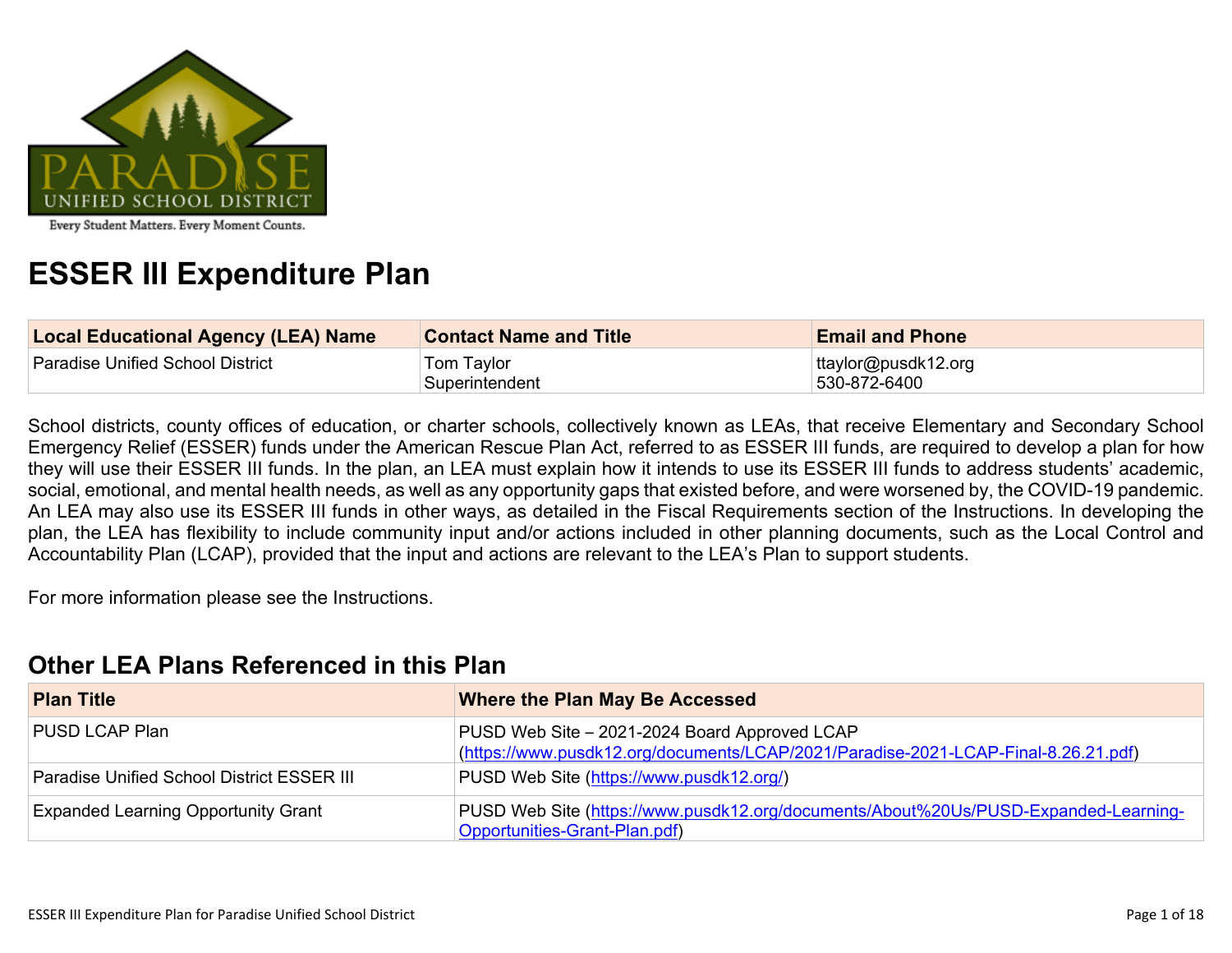## **Summary of Planned ESSER III [Expenditures](#page-12-1)**

Below is a summary of the ESSER III funds received by the LEA and how the LEA intends to expend these funds in support of students.

#### **Total ESSER III funds received by the LEA**

\$8,033,750

| <b>Plan Section</b>                                                                      | <b>Total Planned ESSER III</b> |
|------------------------------------------------------------------------------------------|--------------------------------|
| Strategies for Continuous and Safe In-Person Learning                                    | $\frac{1}{2}$ ,640,000         |
| Addressing Lost Instructional Time (a minimum of 20 percent of the LEAs ESSER III funds) | $\frac{1}{3}$ 4,930,750        |
| Use of Any Remaining Funds                                                               | $\frac{1}{3}$ 463,000          |

#### **Total ESSER III funds included in this plan**

\$ 8,033,750

### **Community [Engagement](#page-13-0)**

An LEA's decisions about how to use its ESSER III funds will directly impact the students, families, and the local community. The following is a description of how the LEA meaningfully consulted with its community members in determining the prevention and mitigation strategies, strategies to address the academic impact of lost instructional time, and any other strategies or activities to be implemented by the LEA. In developing the plan, the LEA has flexibility to include input received from community members during the development of other LEA Plans, such as the LCAP, provided that the input is relevant to the development of the LEA's ESSER III Expenditure Plan.

For specific requirements, including a list of the community members that an LEA is required to consult with, please see the Community Engagement section of the Instructions.

A description of the efforts made by the LEA to meaningfully consult with its required community members and the opportunities provided by the LEA for public input in the development of the plan.

Paradise Unified School District began gathering stakeholder feedback in March 2021. In March 2021, PUSD sent out surveys to all stakeholders. All stakeholders included students, parents/guardians, classified and certificated staff. The LEA notified stakeholders about the surveys through phone calls, emails, texts, and social media.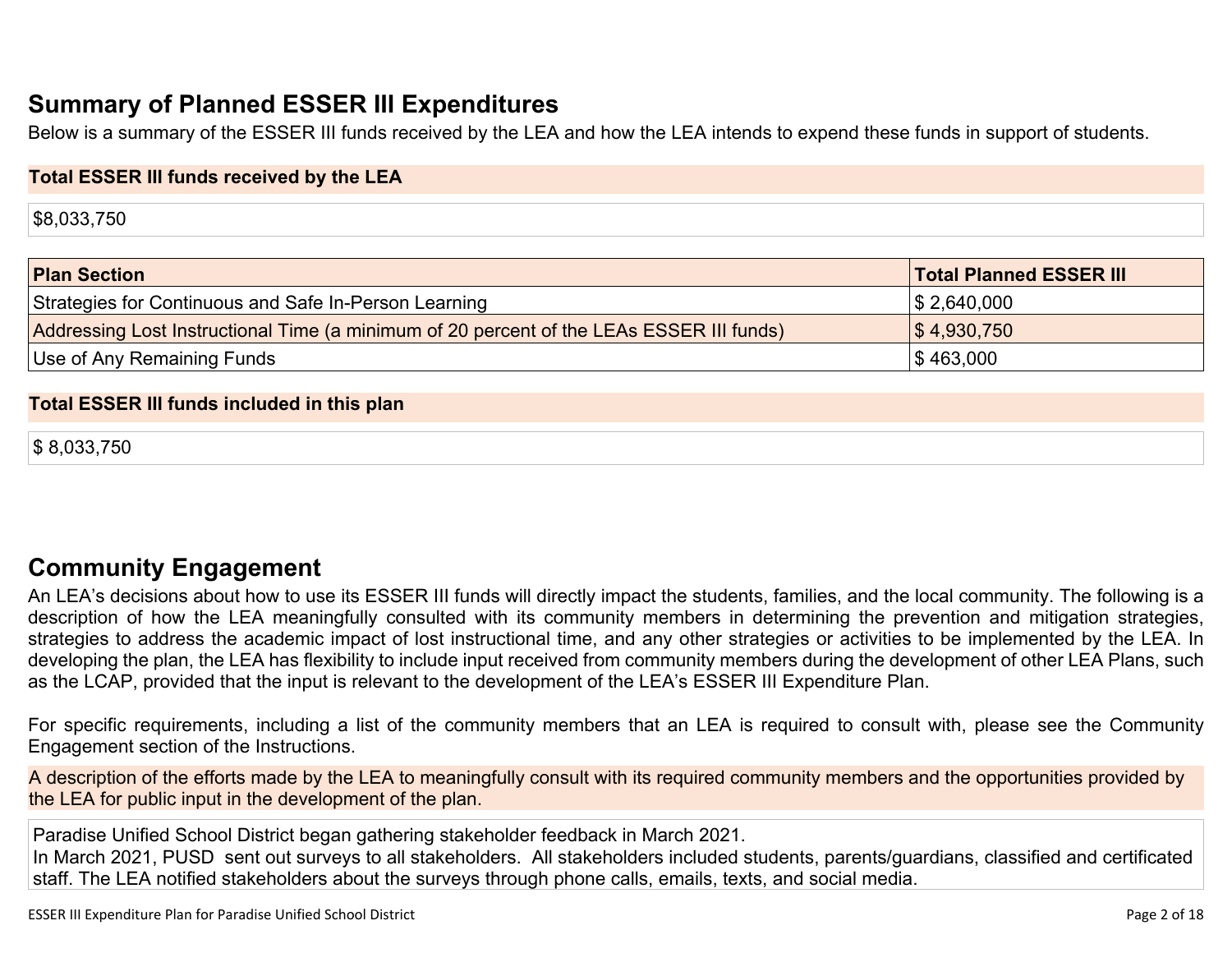After the stakeholders completed the survey, the results were compiled and displayed in a district presentation. The presentation was shared during Spring 2021 with the Superintendent's Parent and Community Group, the Superintendent's Employee Group, the Administration and Directors Team, and at Board meetings. During the stakeholder meetings, all stakeholders were encouraged to give more input into what prevention and mitigation strategies they felt would keep students safe and help with teaching and learning. All the feedback was compiled to help create the final plan.

In addition to the monthly advisories, PUSD held two public forums in March 2021, and PUSD welcomed all stakeholders to attend through ZOOM. These public forums allowed all stakeholders to share their ideas and input on PUSD LCAP and ESSER funding plans.

During the Administration and Directors Team meetings, discussions focused on "underserved students" and how to reach the needs of EL students, low-income students, foster youth, and the homeless. The Director of Student Services for PUSD shared best practices and current information on underserved students. In addition, PUSD Student Services Department has engaged with Rowell Family Empowerment of Northern California, The Office of Civil Rights, School Ties with Butte County Office of Education, and are members of Rural Schools Collaborative and the CA Rural Education Network. Twice a month a Social Justice committee made up of community members, parents, staff, current students, and previous students come together to raise awareness, share insights, explain issues at hand, and discuss ways to solve social justice issues in our schools and community.

In April 2021, PUSD consulted with Butte County SELPA to discuss how to incorporate compliance monitoring activities with the appropriate priority areas for students with disabilities.

A description of how the development of the plan was influenced by community input.

Below are the steps PUSD took to engage in meaningful consultation with all stakeholders.

After PUSD compiled the survey data, all stakeholders could see the data in the district presentation that our Superintendent shared with all groups.

At the Superintendent's Employee Meeting on April 22, 2021, the Superintendent's Employee Advisory met to review the survey data and identified what appeared to be the priorities from the survey. The group then reviewed the priorities and, as a group, reached a consensus. The priorities for spending were as follows:

- 1. Reduced class sizes
- 2. Social-Emotional Support
- 3. Additional Classified Staffing for interventions, cleaning, and support
- 4. Interventions before, during, and after school
- 5. Safety (HVAC, PPE, Cleaning)
- 6. Afterschool programs, interventions, and extra-curricular activities.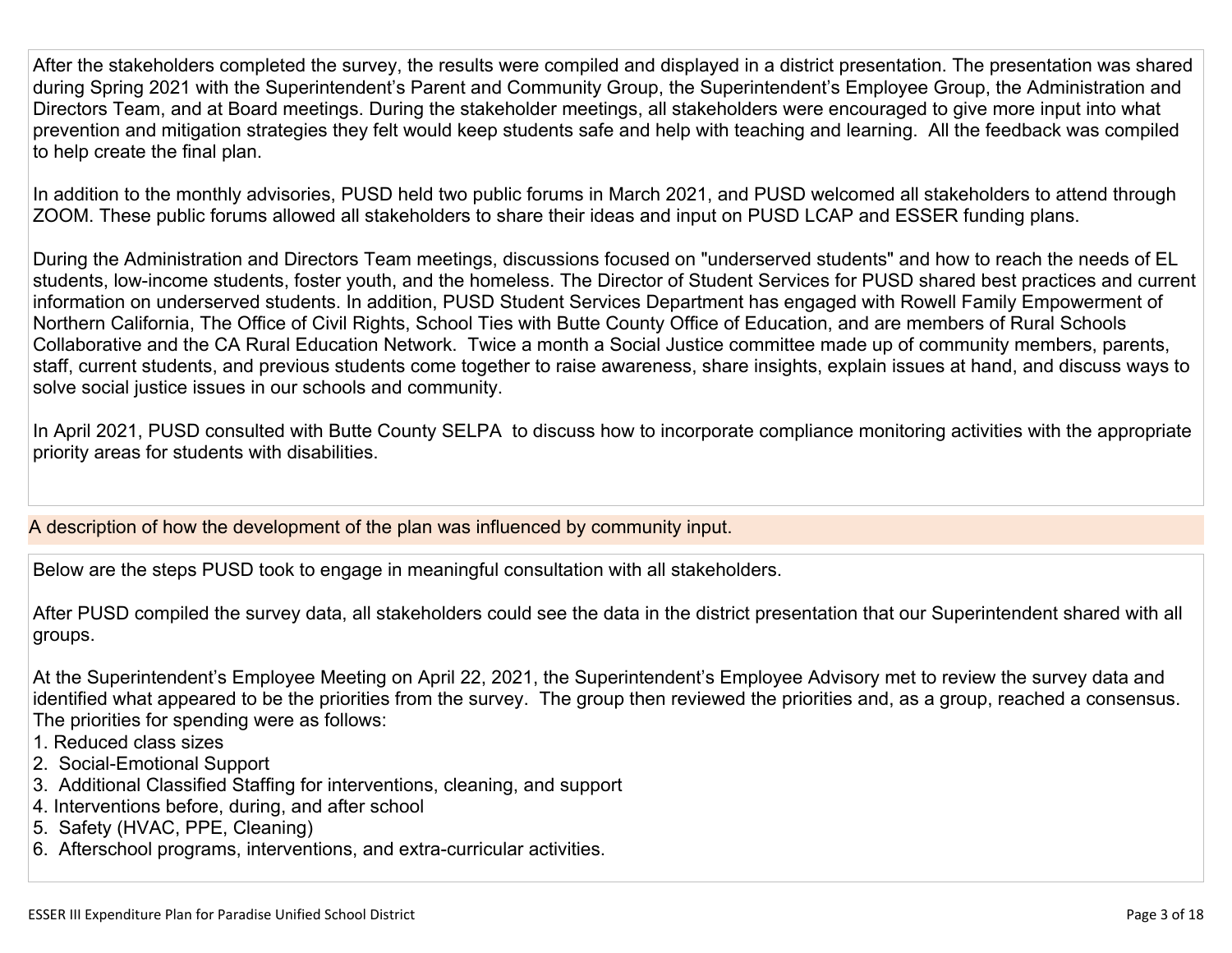At the Superintendent's Community Meeting on May 4, 2021, our Superintendent shared data gathered from the survey with the Superintendent's Parent and Community Advisory. They went through a similar process as the Employee group did in April. Although the stakeholder survey clarified the priorities, the parents and community members once again prioritized the spending at the meeting. The priorities for safety, learning, and social and emotional support were as follows:

- 1. Additional Certificated Staff to reduce class sizes
- 2. Social-Emotional Support
- 3. Additional Classified Staffing for interventions and support
- 4. Interventions before, during, and after school
- 5. Safety (HVAC, PPE, Cleaning)
- 6. Afterschool programs, interventions, and extra-curricular activities.

While both groups easily identified focus areas from the survey, the priorities were different. For the community/parent group, there was a lot of interest in extra-curricular activities. The community/parents believed that students needed additional afterschool programs to engage their children and heal socially and emotionally. The staff group placed a higher priority on smaller class sizes and other classified staff to support interventions.

On September 7, 2021, the Superintendent reviewed the survey and priorities established in the initial meetings with the Superintendent's Parent/Community Advisory. The review was to determine if needs had changed during this time and if adjustments needed to be made to spending ELO and ESSER Funds. The stakeholder group still supported the actions that they identified in Spring 2021.

On September 23, 2021, the Superintendent's Employee Advisory met again to review funding for the ELO and ESSER funds. The purpose of the meeting was to make sure the budget reflected the priorities, check the current situation, and determine if adjustments needed to be made. Again, the conclusion for spending was the same that stakeholders identified in Spring 2021. PUSD has incorporated all the stakeholder feedback in the planning process and the final plan.

## **Actions and [Expenditures](#page-15-0) to Address Student Needs**

The following is the LEA's plan for using its ESSER III funds to meet students' academic, social, emotional, and mental health needs, as well as how the LEA will address the opportunity gaps that existed before, and were exacerbated by, the COVID-19 pandemic. In developing the plan, the LEA has the flexibility to include actions described in existing plans, including the LCAP and/or Expanded Learning Opportunity (ELO) Grant Plan, to the extent that the action(s) address the requirements of the ESSER III Expenditure Plan.

### For specific requirements, please refer to the Actions and Expenditures to Address Student Needs section of the Instructions.

## **Strategies for [Continuous](#page-15-1) and Safe In-Person Learning**

ESSER III Expenditure Plan for Paradise Unified School District **Page 1 of 18** and the state of 18 and the state of 18 and the state of 18 and the state of 18 and the state of 18 and the state of 18 and the state of 18 and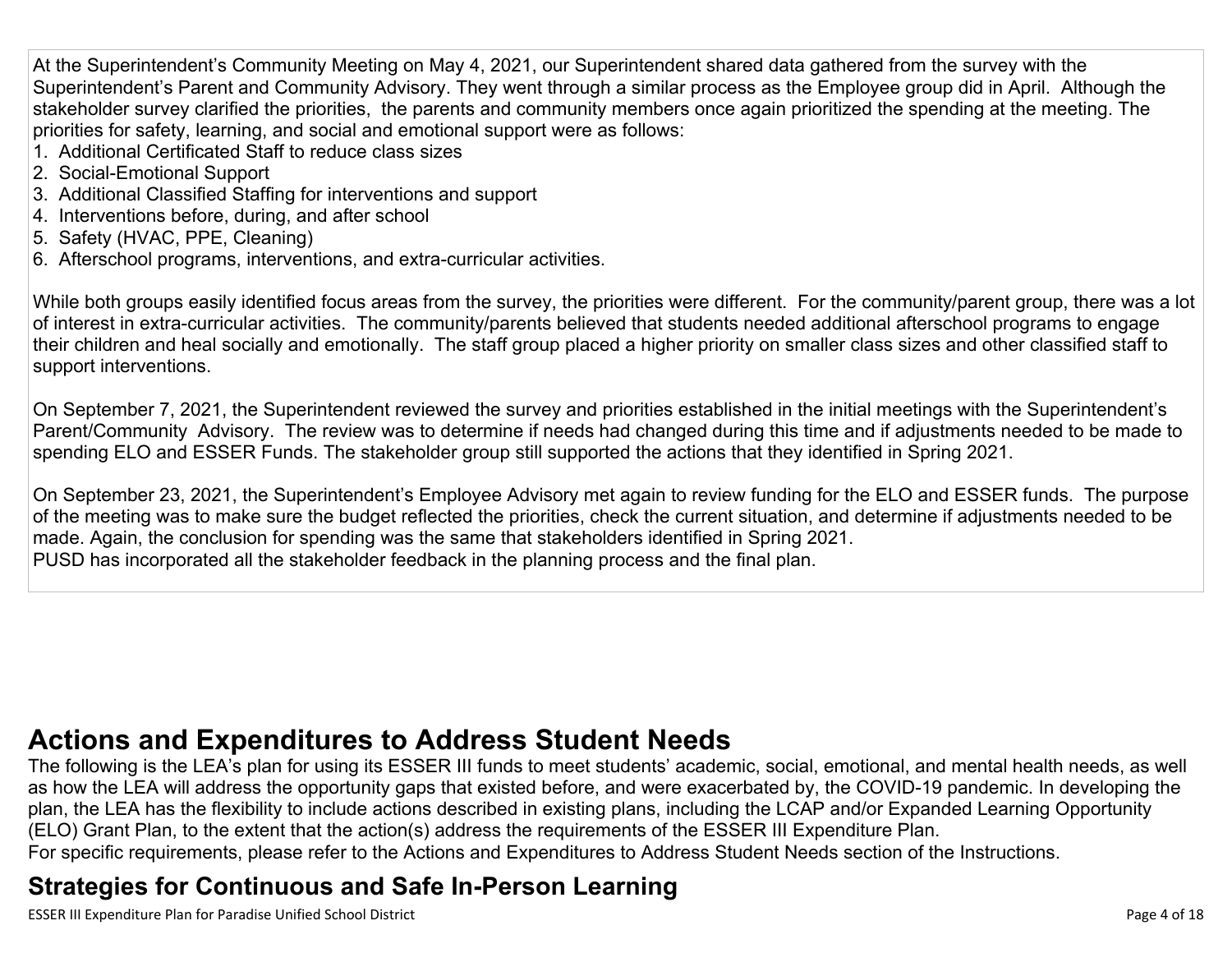A description of how the LEA will use funds to continuously and safely operate schools for in-person learning in a way that reduces or prevents the spread of the COVID-19 virus.

### **Total ESSER III funds being used to implement strategies for continuous and safe in-person learning**

| \$2,640,000                              |                                                                                |                                                                                                                                                                                                                                                                                                                                                                                                                                                                                                                               |                                                        |
|------------------------------------------|--------------------------------------------------------------------------------|-------------------------------------------------------------------------------------------------------------------------------------------------------------------------------------------------------------------------------------------------------------------------------------------------------------------------------------------------------------------------------------------------------------------------------------------------------------------------------------------------------------------------------|--------------------------------------------------------|
| <b>Plan Alignment (if</b><br>applicable) | <b>Action Title</b>                                                            | <b>Action Description</b>                                                                                                                                                                                                                                                                                                                                                                                                                                                                                                     | <b>Planned ESSER III</b><br><b>Funded Expenditures</b> |
| E3-6, 12, 13, 15                         | Cleaning, Supplies, and<br><b>Personal Protective</b><br>Equipment             | Additional custodial staff for cleaning and HVAC<br>maintenance for three years (\$1,320,000). This will include:<br><b>Custodial staff at PHS</b><br>.5 Custodial staff at PR, CW, RV, PRES, and PJHS (total<br>2.5)<br><b>Senior Head Custodial</b><br>General Maintenance Worker (HVAC Filters)<br>Cleaning Supplies for three years (\$100,000)<br>Touchless Soap Dispensers, Faucets, and paper towels<br>(\$100,000)<br>Personal Protective Equipment for three years (\$150,000)<br>Water Filling Stations (\$100,000) | \$1,770,000                                            |
| E3-4, 7, 11, 15                          | <b>Classified Staff to support</b><br><b>COVID Health Needs and</b><br>Tracing | Additional staff to support tracking Contact Tracing and<br>other COVID functions.<br>.5 Lead Teacher RV for three years (\$180,000)<br>Health Secretary at PHS (\$240,000)<br>2. FTE.5 Health Secretary At PRES, PR, CW, PJHS<br>(\$150,000)<br>1.0 District COVID Response Person to support attendance,<br>compliance, and IS (\$300,000)                                                                                                                                                                                  | \$870,000                                              |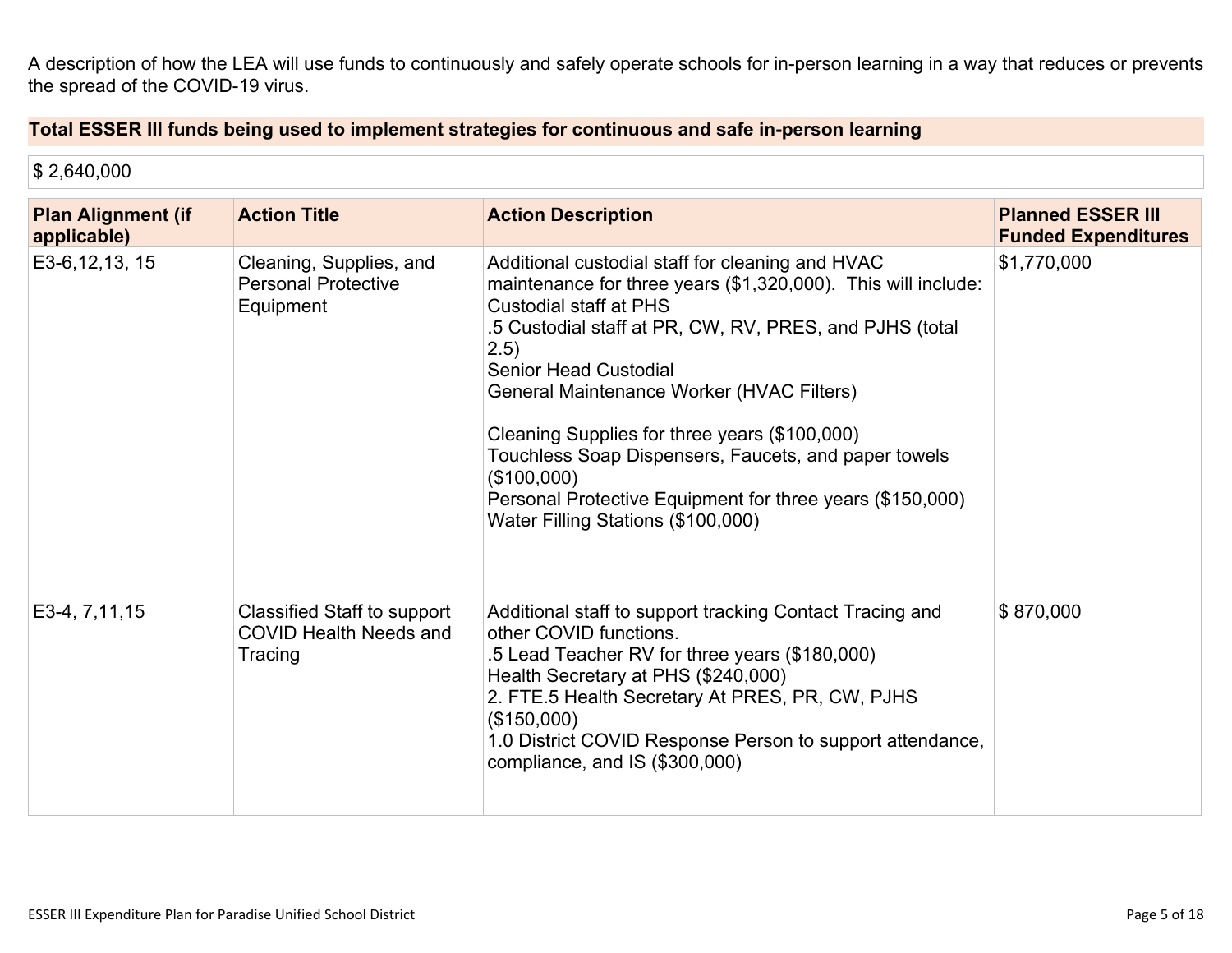## **Addressing the Impact of Lost [Instructional](#page-16-0) Tim[e](#page-16-0)**

A description of how the LEA will use funds to address the academic impact of lost instructional time.

### **Total ESSER III funds being used to address the academic impact of lost instructional time**

\$ 4,930,750

| <b>Plan Alignment (if</b><br>applicable) | <b>Action Title</b>                    | <b>Action Description</b>                                                                                                                                                                                                                                                                                                                                                                                                                                                                                                                                                                                                | <b>Planned ESSER III</b><br><b>Funded Expenditures</b> |
|------------------------------------------|----------------------------------------|--------------------------------------------------------------------------------------------------------------------------------------------------------------------------------------------------------------------------------------------------------------------------------------------------------------------------------------------------------------------------------------------------------------------------------------------------------------------------------------------------------------------------------------------------------------------------------------------------------------------------|--------------------------------------------------------|
| E3-9,11,15 and LCAP                      | Reduction of class size TK-6           | Provide additional staffing to reduce class sizes for grades<br>TK-6. Additional staff will allow for more individualized<br>teacher-student instructional time, support social and<br>emotional learning, mitigate learning loss and close the<br>ELA/literacy and the math achievement gap between EL<br>students, Foster Youth, Homeless students, and the general<br>population.<br>The goal is to keep class sizes for TK-3 at an average of 20<br>or lower. For 4-6 grades, the goal is to keep class sizes at<br>an average of 25 or lower.<br>4 FTE at grades TK-3<br>3 FTE at grades 4-6<br>Total (\$1,680,000) | \$1,680,000                                            |
| ELO-2/ E3-3,9,11,15<br>and LCAP          | Elementary<br>Intervention/Support     | Provide additional 6-hour aide support for all elementary<br>schools to support students in the classroom and provide<br>academic or SEL interventions.<br>2.25 FTE                                                                                                                                                                                                                                                                                                                                                                                                                                                      | \$168,750                                              |
| E3-10                                    | After school Intervention              | After school intervention provided by certificated and<br>classified staff $(\$200,000)$ for the years $2023-2024$                                                                                                                                                                                                                                                                                                                                                                                                                                                                                                       | \$200,000                                              |
| E3-1,9,11,15 and<br><b>LCAP</b>          | Reduce Classes Sizes in<br>Grades 7-12 | Provide additional staffing to reduce class sizes.<br>The focus of this plan would be Math and English classes in<br>grades 7-12. The goal is to keep English and math classes<br>at the 7-12 level to an average of 25.                                                                                                                                                                                                                                                                                                                                                                                                 | \$2,112,000                                            |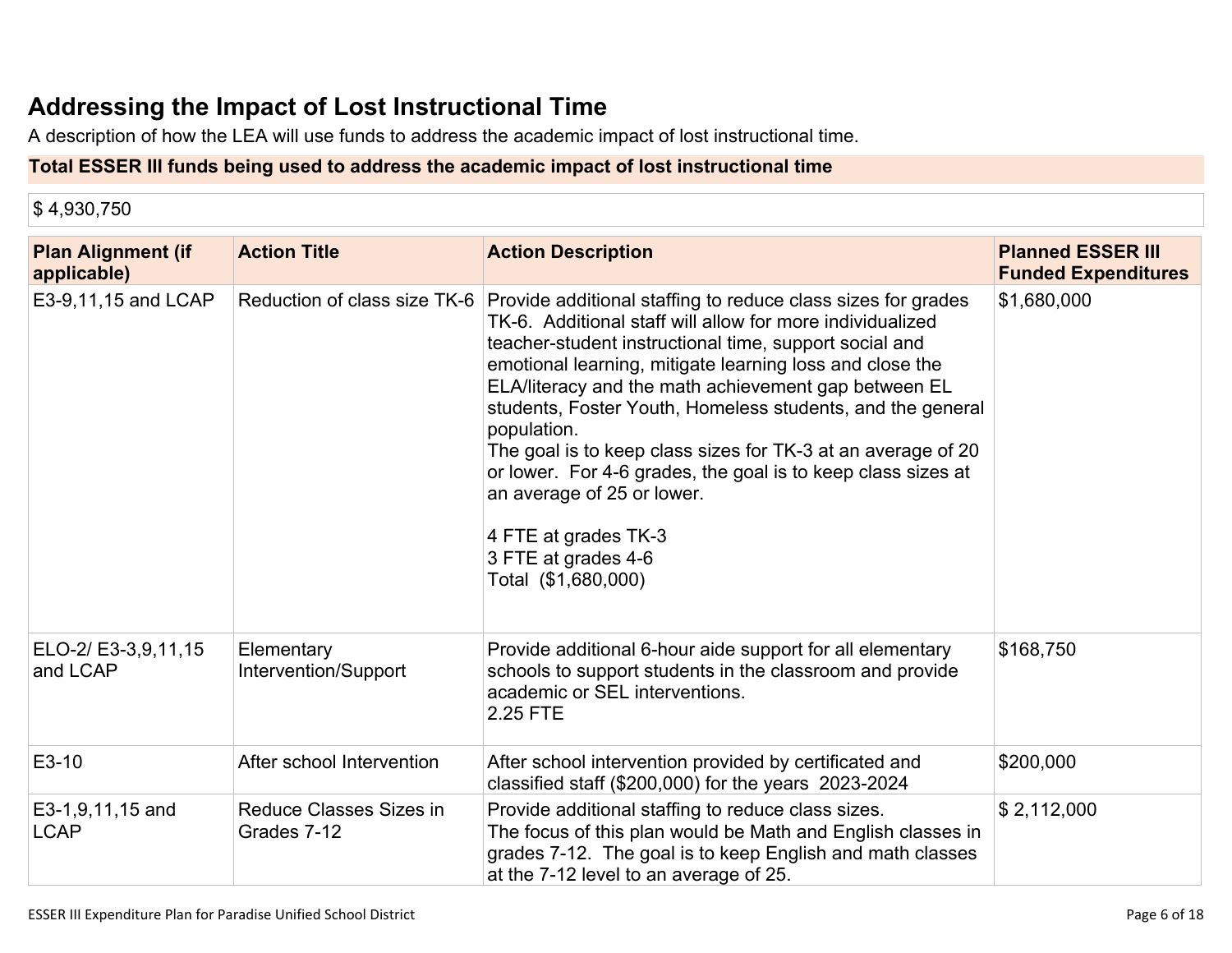| <b>Plan Alignment (if</b><br>applicable) | <b>Action Title</b>                                                                        | <b>Action Description</b>                                                                                                                                                                                                                                                                                                                                                                                                                                             | <b>Planned ESSER III</b><br><b>Funded Expenditures</b> |
|------------------------------------------|--------------------------------------------------------------------------------------------|-----------------------------------------------------------------------------------------------------------------------------------------------------------------------------------------------------------------------------------------------------------------------------------------------------------------------------------------------------------------------------------------------------------------------------------------------------------------------|--------------------------------------------------------|
|                                          |                                                                                            | While the focus of this plan will be in the area of English and<br>math, we also understand we need to meet and engage with<br>kids wherever they are. Therefore, we will continue to keep<br>additional sections of elective and CTE programs so that<br>teachers can support students in small learning groups.<br>.4 FTE Math at grades 7-8<br>.4 FTE English at grades 7-8<br>FTE Math at grades 9-12<br>FTE English at grades 9-12<br>6.0 FTE Other Course Areas |                                                        |
| ELO-4/E3-3,11,15                         | <b>Interventions for Credit</b><br><b>Deficient Students</b>                               | Provide grades 7-12 (5 Periods PHS and 2 Periods 7-8) for<br>2023-2024<br>1.4 Total FTE                                                                                                                                                                                                                                                                                                                                                                               | \$140,000                                              |
| ELO-4/E3-3,11,15                         | <b>Connect Ed Class</b>                                                                    | Connect Ed provides individualized learning for students<br>who are behind in credits and struggling academically and<br>behaviorally. Connect Ed is a small self-contained setting<br>primarily for grades 9-11.                                                                                                                                                                                                                                                     | \$80,000                                               |
| ELO-3/E3-10                              | <b>Additional Academic</b><br>Counselor TK-6 and 9-12                                      | Add an additional Academic Counselor for Grades 9-12<br>2.0 FTE for 2023-2024                                                                                                                                                                                                                                                                                                                                                                                         | \$160,000                                              |
| ELO-3/E3-10                              | <b>Summer School Credit</b><br>Recovery                                                    | Providing four sessions of summer school for 2022-23 and<br>2023-24                                                                                                                                                                                                                                                                                                                                                                                                   | \$60,000                                               |
| E3-4, 10, 11, 15                         | Accountability and<br><b>Compliance COVID</b><br>Curriculum and Instruction<br>Coordinator | Add an additional director to support learning during COVID.<br>The director will help focus learning on best practices,<br>provide guidance for Independent Study, and comply with all<br>matters COVID.<br>.8 FTE Director of Curriculum and Instruction                                                                                                                                                                                                            | \$330,000                                              |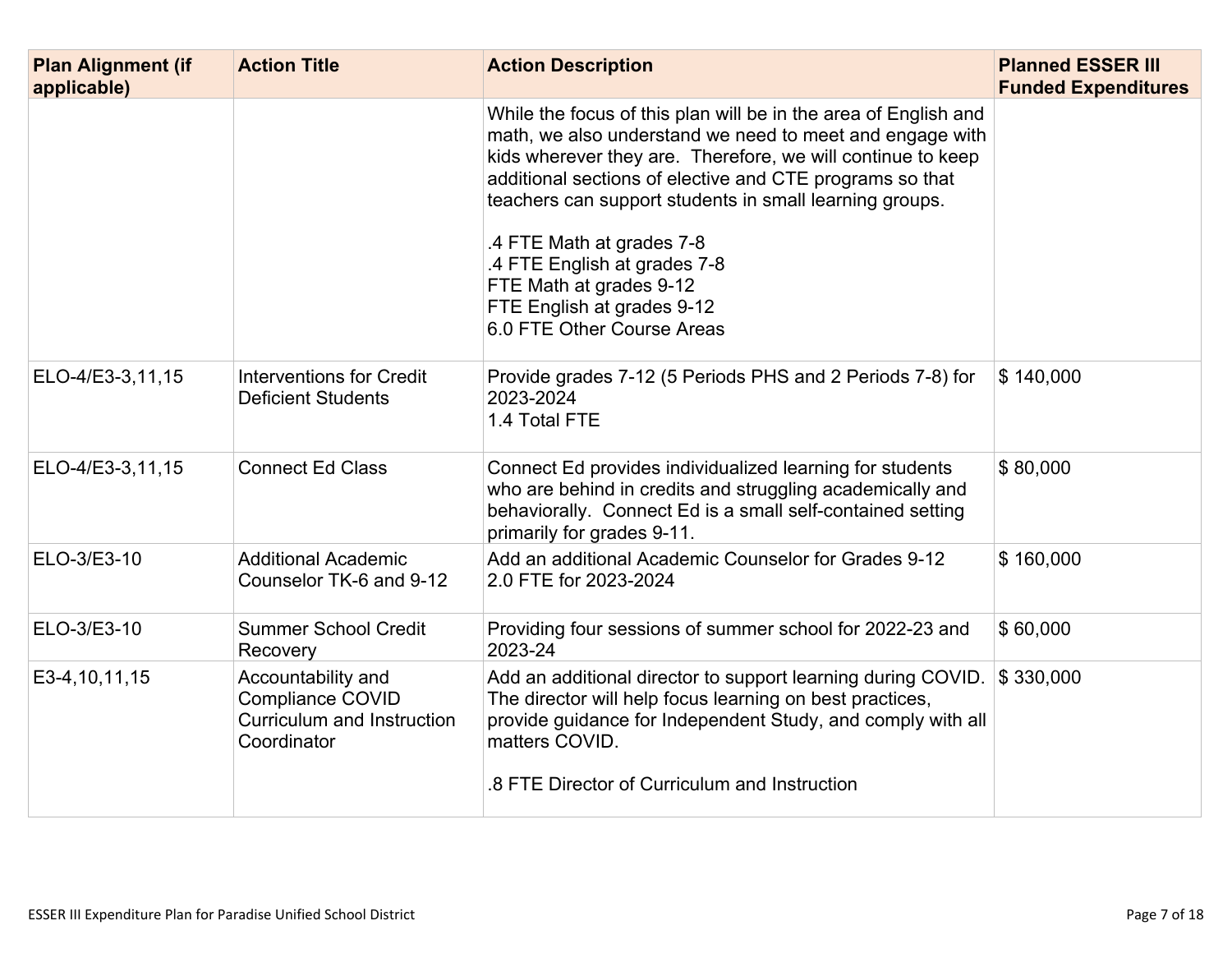## **Use of Any [Remaining](#page-16-1) Fund[s](#page-16-1)**

A description of the how the LEA will use any remaining ESSER III funds, as applicable.

#### **Total ESSER III funds being used to implement additional actions**

| \$463,000                                |                                          |                                                                                                                                                                                                                                                                                                                                                                      |                                                        |
|------------------------------------------|------------------------------------------|----------------------------------------------------------------------------------------------------------------------------------------------------------------------------------------------------------------------------------------------------------------------------------------------------------------------------------------------------------------------|--------------------------------------------------------|
| <b>Plan Alignment (if</b><br>applicable) | <b>Action Title</b>                      | <b>Action Description</b>                                                                                                                                                                                                                                                                                                                                            | <b>Planned ESSER III</b><br><b>Funded Expenditures</b> |
| E3-8                                     | Improve Technology and<br>Infrastructure | Maintain technology support for the district with a Network<br>Technician.                                                                                                                                                                                                                                                                                           | \$80,000                                               |
| ELO-1/E3-10,11                           | Saturday School                          | Provide Saturday school to make up for lost learning,<br>decrease absenteeism rate, and improve engagement.                                                                                                                                                                                                                                                          | \$10,000                                               |
| E3-9                                     | Social-Emotional Counselor<br>Support    | PUSD has been providing Social-Emotional Counseling by<br>BCOE for the past three years. This has been funded with<br>grant money from North Valley Fund Group. This funding is<br>now ending and is anticipated to end at the end of the 2021-<br>2022 school year. This counseling supports students and<br>staff. PUSD will use it for the 2023-2024 School Year. | \$373,000                                              |

## **Ensuring [Interventions](#page-16-2) are Addressing Student Need[s](#page-16-2)**

The LEA is required to ensure its interventions will respond to the academic, social, emotional, and mental health needs of all students, and particularly those students most impacted by the COVID–19 pandemic. The following is the LEA's plan for ensuring that the actions and expenditures in the plan are addressing the identified academic, social, emotional, and mental health needs of its students, and particularly those students most impacted by the COVID–19 pandemic.

| <b>Action Title(s)</b>    | <b>How Progress will be Monitored</b>                                                                                                                                   | <b>Frequency of Progress Monitoring</b>                                                                                                                                           |
|---------------------------|-------------------------------------------------------------------------------------------------------------------------------------------------------------------------|-----------------------------------------------------------------------------------------------------------------------------------------------------------------------------------|
| <b>Common Assessments</b> | Continued Implementation of 1. Implement Common Core assessments<br>consistent with district-adopted curriculum. All<br>staff will be trained in eduClimber, a computer | 1. Summative assessments will be given at the end of each<br>unit which is approximately 3-6 weeks. Formative<br>assessments will take place weekly and are for classroom<br>use. |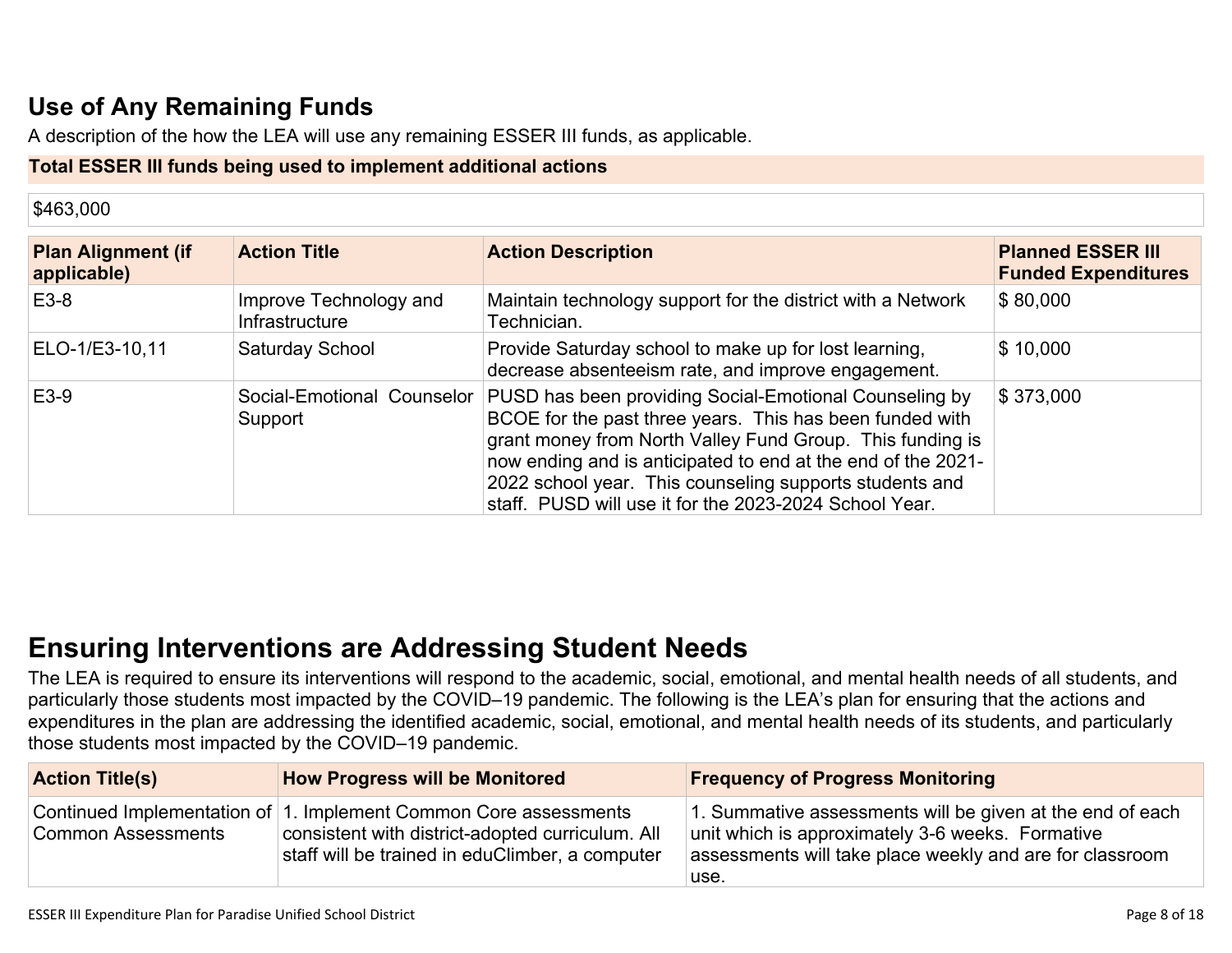| <b>Action Title(s)</b>                                                         | <b>How Progress will be Monitored</b>                                                                                                                          | <b>Frequency of Progress Monitoring</b>                                                                                                                                                                                                                                       |
|--------------------------------------------------------------------------------|----------------------------------------------------------------------------------------------------------------------------------------------------------------|-------------------------------------------------------------------------------------------------------------------------------------------------------------------------------------------------------------------------------------------------------------------------------|
|                                                                                | program that will house assessment data for the<br>district.<br>2. STAR Reading/Math and ORF's for grades 2-<br>6<br>3. BPST grades 1-2<br>4. ESGI in TK and K | 2. Beginning of year baseline and then at the end of each<br>trimester, and end of year<br>3. Beginning of year baseline and then at the end of each<br>trimester, and end of year<br>4. Beginning of year baseline and then at the end of each<br>trimester, and end of year |
| i-Ready                                                                        | Grades K through 8 will take the Reading and<br>Math diagnostic test Training will be provided<br>by iReady after the first and second diagnostic<br>windows   | This happens three times throughout the year. Beginning,<br>Winter, and Spring.                                                                                                                                                                                               |
| Grades 9-12 Assessment<br>Data and Information                                 | 1. Math and English (NWEA MAP)<br>2. Graduation Rate Indicator<br>3. College and Career Indicator<br>4. Monitor Failing student list (Also Grades 7-8)         | 1. This happens three times throughout the year. Beginning,<br>Winter, and Spring.<br>2. End of Year<br>3. End of Year<br>4. Every nine Weeks                                                                                                                                 |
| Implementation of C&I<br>Director during COVID                                 | Assessments dates will be provided to staff so<br>that common assessments times are provided.                                                                  | The C&I/Compliance Director will monitor each testing cycle<br>listed above.                                                                                                                                                                                                  |
| Cleaning, Supplies, and<br><b>Personal Protective</b><br>Equipment             | The district and site head custodians will<br>monitor the plan and make sure steps are<br>continuing to be taken to implement the<br>cleaning and safety plan. | Monthly                                                                                                                                                                                                                                                                       |
| <b>Classified Staff to support</b><br><b>COVID Health Needs and</b><br>Tracing | Classified staff will continue to monitor and<br>support contact tracing, covid functions, and<br>attendance compliance.                                       | Daily                                                                                                                                                                                                                                                                         |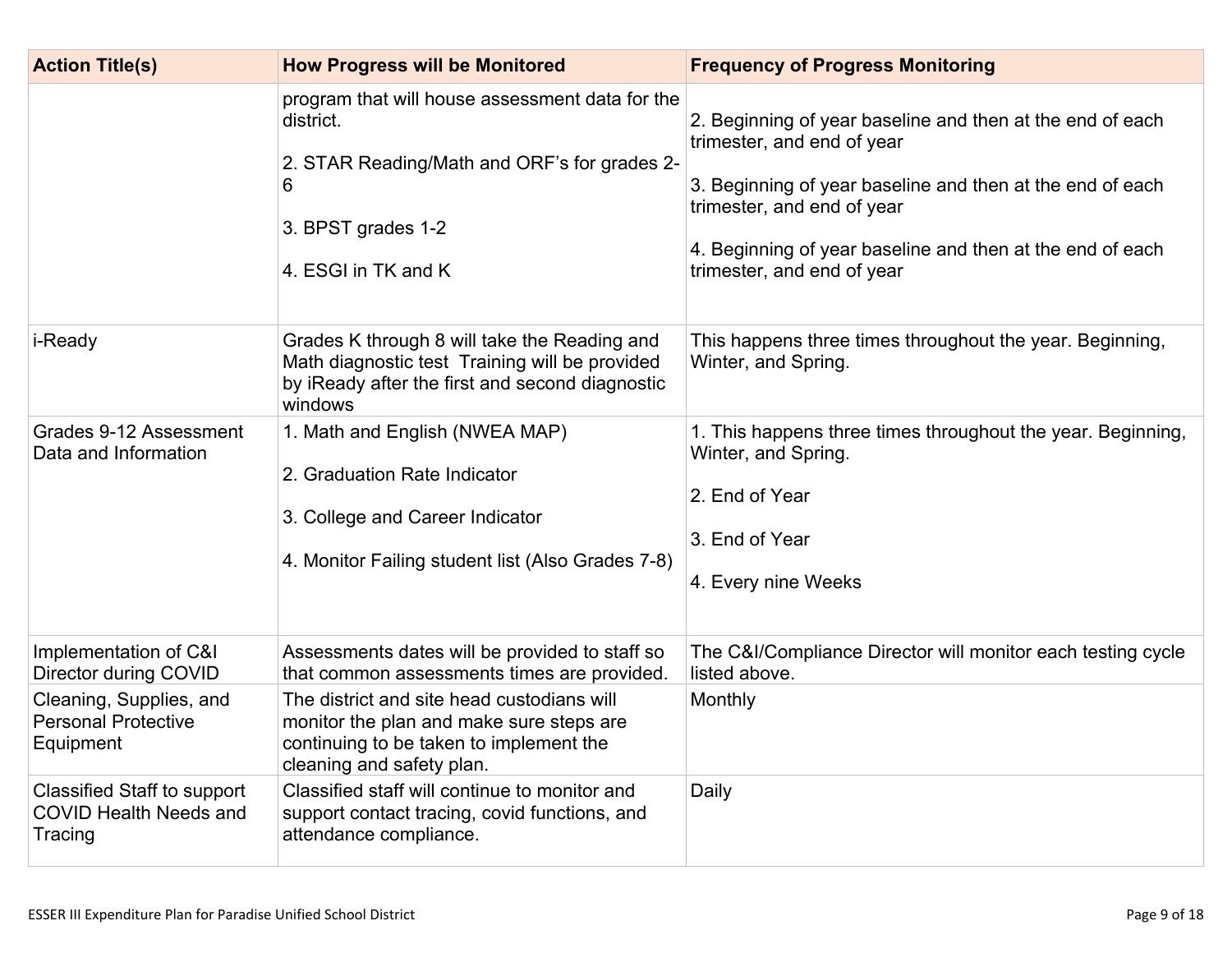| <b>Action Title(s)</b>                                                                                                                                                                                                                                             | <b>How Progress will be Monitored</b>                                                                                                                                                                                                                     | <b>Frequency of Progress Monitoring</b> |
|--------------------------------------------------------------------------------------------------------------------------------------------------------------------------------------------------------------------------------------------------------------------|-----------------------------------------------------------------------------------------------------------------------------------------------------------------------------------------------------------------------------------------------------------|-----------------------------------------|
| Reduction of class size TK-6<br>and<br>Reduce Classes Sizes in<br>Grades 7-12                                                                                                                                                                                      | The Superintendent will monitor class sizes for<br>all grades.                                                                                                                                                                                            | Monthly                                 |
| Elementary<br>Intervention/Support,<br>After School Intervention,<br>Interventions for Credit<br>Deficient Students, Connect<br>Ed Class, Summer School<br>Credit Recovery,<br>Accountability and<br>Compliance COVID<br>Curriculum and Instruction<br>Coordinator | The Director of Curriculum and Instruction will<br>check in with TK-12 principals and Tk-12 staff to<br>ensure interventions are supporting learning<br>loss and social and emotional learning,<br>specifically focusing on the unduplicated<br>students. | Every 6 weeks                           |
| Social-Emotional Counselor<br>Support, Additional<br>Academic Counselor TK-6<br>and 9-12                                                                                                                                                                           | Director of Student Services with check in with<br>counselors and monitor and support counseling<br>staff                                                                                                                                                 | Every 6 weeks                           |
| Improve Technology<br>Infrastructure                                                                                                                                                                                                                               | Director of Technology will continue to support<br>and evaluate technology for the students and<br>staff                                                                                                                                                  | Every 6 weeks                           |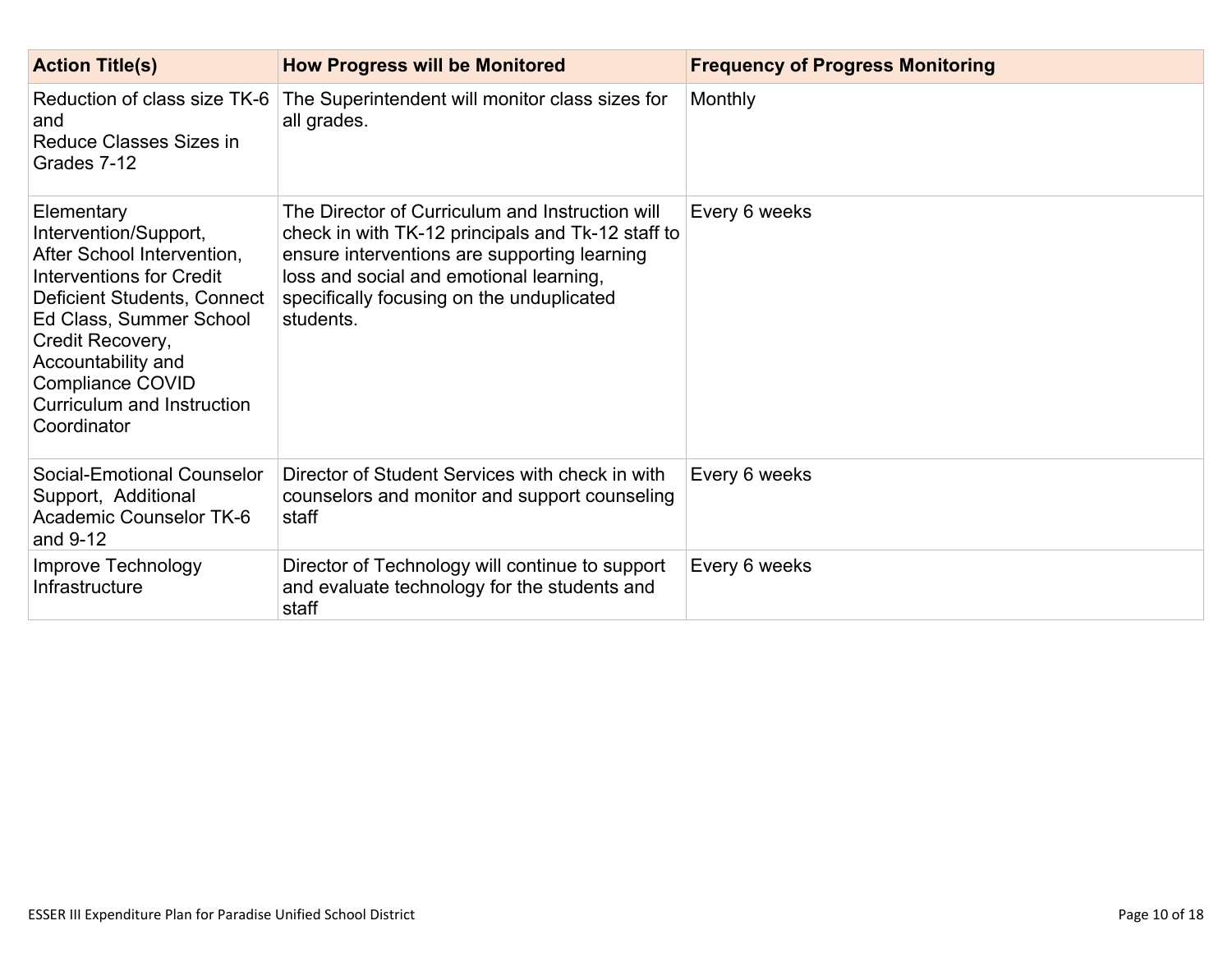# **ESSER III Expenditure Plan Instructions**

#### **Introduction**

School districts, county offices of education (COEs), or charter schools, collectively known as local educational agencies (LEAs), that receive Elementary and Secondary School Emergency Relief (ESSER) funds under the American Rescue Plan (ARP) Act, referred to as ESSER III funds, are required to develop a plan for how they will use ESSER III funds to, at a minimum, address students' academic, social, emotional, and mental health needs, as well as the opportunity gaps that existed before, and were exacerbated by, the COVID-19 pandemic.

The plan must be adopted by the local governing board or body of the LEA at a public meeting on or before October 29, 2021 and must be submitted for review and approval within five days of adoption. A school district must submit its ESSER III Expenditure Plan to its COE for review and approval; a COE must submit its plan to the California Department of Education for review and approval. A charter school must submit its plan to its chartering authority for review and to the COE of the county in which the charter school operates for review and approval.

In addition, consistent with the requirements of the ARP, Volume 86, *Federal Register*, page 21201, April 22, 2021, the ESSER III Expenditure Plan must be:

- Written in an understandable and uniform format;
- Written in a language that parents can understand, to the extent practicable;
	- $\circ$  If it is not practicable to provide written translations to a parent with limited English proficiency, the plan must be orally translated for parents
- Provided in an alternative format to a parent who is an individual with a disability as defined by the Americans with Disabilities Act, upon request; and
- Be made publicly available on the LEA's website.

For additional information regarding ESSER III funding please see the ARP Act Funding web page at <https://www.cde.ca.gov/fg/cr/arpact.asp>.

For technical assistance related to the completion of the ESSER III Expenditure Plan, please contact [EDReliefFunds@cde.ca.gov](mailto:EDReliefFunds@cde.ca.gov).

#### **Fiscal Requirements**

- The LEA must use at least 20 percent (20%) of its ESSER III apportionment for expenditures related to addressing the academic impact of lost instructional time through the implementation of evidence-based interventions, such as summer learning or summer enrichment, extended day, comprehensive afterschool programs, or extended school year programs.
	- o For purposes of this requirement, "evidence-based interventions" include practices or programs that have **evidence** to show that they are effective at producing results and improving outcomes when implemented. This kind of evidence has generally been produced through formal studies and research. There are four tiers, or levels, of evidence: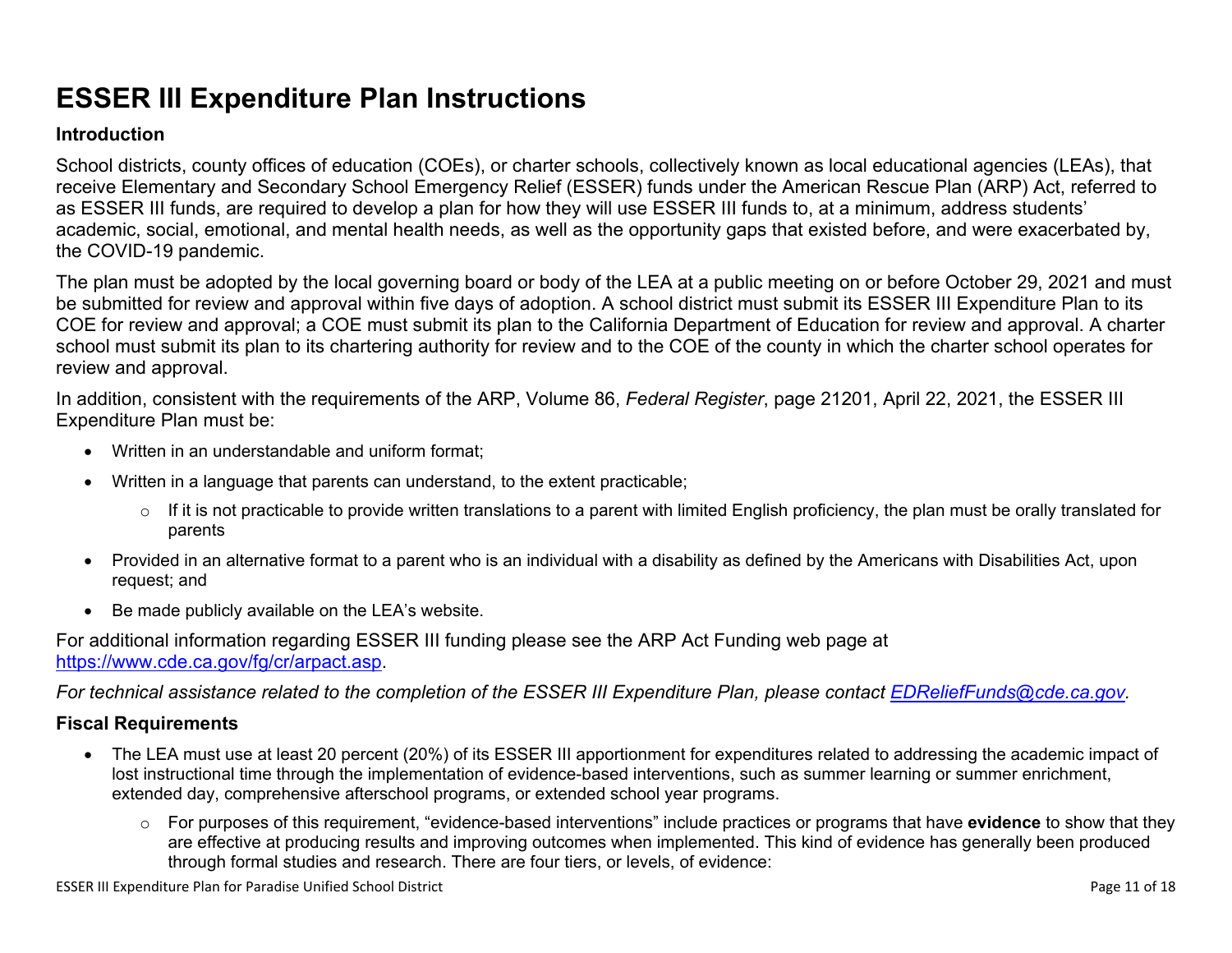- **Tier 1 – Strong Evidence**: the effectiveness of the practices or programs is supported by one or more well-designed and wellimplemented randomized control experimental studies.
- **Tier 2 – Moderate Evidence**: the effectiveness of the practices or programs is supported by one or more well-designed and wellimplemented quasi-experimental studies.
- **Tier 3 – Promising Evidence**: the effectiveness of the practices or programs is supported by one or more well-designed and wellimplemented correlational studies (with statistical controls for selection bias).
- **Tier 4 – Demonstrates a Rationale**: practices that have a well-defined logic model or theory of action, are supported by research, and have some effort underway by a State Educational Agency, LEA, or outside research organization to determine their effectiveness.
- o **For additional information please see the Evidence-Based Interventions Under the ESSA web page at** <https://www.cde.ca.gov/re/es/evidence.asp>**.**
- The LEA must use the remaining ESSER III funds consistent with section 2001(e)(2) of the ARP Act, including for:
	- $\circ$  Any activity authorized by the Elementary and Secondary Education Act (ESEA) of 1965;
	- $\circ$  Any activity authorized by the Individuals with Disabilities Education Act (IDEA);
	- o Any activity authorized by the Adult Education and Family Literacy Act;
	- $\circ$  Any activity authorized by the Carl D. Perkins Career and Technical Education Act of 2006;
	- $\circ$  Coordination of preparedness and response efforts of LEAs with State, local, Tribal, and territorial public health departments, and other relevant agencies, to improve coordinated responses among such entities to prevent, prepare for, and respond to COVID-19;
	- $\circ$  Activities to address the unique needs of low-income students, students with disabilities, English learners, racial and ethnic minorities, homeless students, and foster youth, including how outreach and service delivery will meet the needs of each population;
	- o Developing and implementing procedures and systems to improve the preparedness and response efforts of LEAs;
	- $\circ$  Training and professional development for staff of the LEA on sanitation and minimizing the spread of infectious diseases;
	- $\circ$  Purchasing supplies to sanitize and clean the facilities of an LEA, including buildings operated by such agency;
	- $\circ$  Planning for, coordinating, and implementing activities during long-term closures, including providing meals to eligible students, providing technology for online learning to all students, providing guidance for carrying out requirements under IDEA, and ensuring other educational services can continue to be provided consistent with all Federal, State, and local requirements;
	- $\circ$  Purchasing education technology (including hardware, software, and connectivity) for students who are served by the LEA that aids in regular and substantive educational interaction between students and their classroom instructors, including low-income students and children with disabilities, which may include assistive technology or adaptive equipment;
	- $\circ$  Providing mental health services and supports, including through the implementation of evidence-based full-service community schools;
	- o Planning and implementing activities related to summer learning and supplemental after school programs, including providing classroom instruction or online learning during the summer months and addressing the needs of underserved students;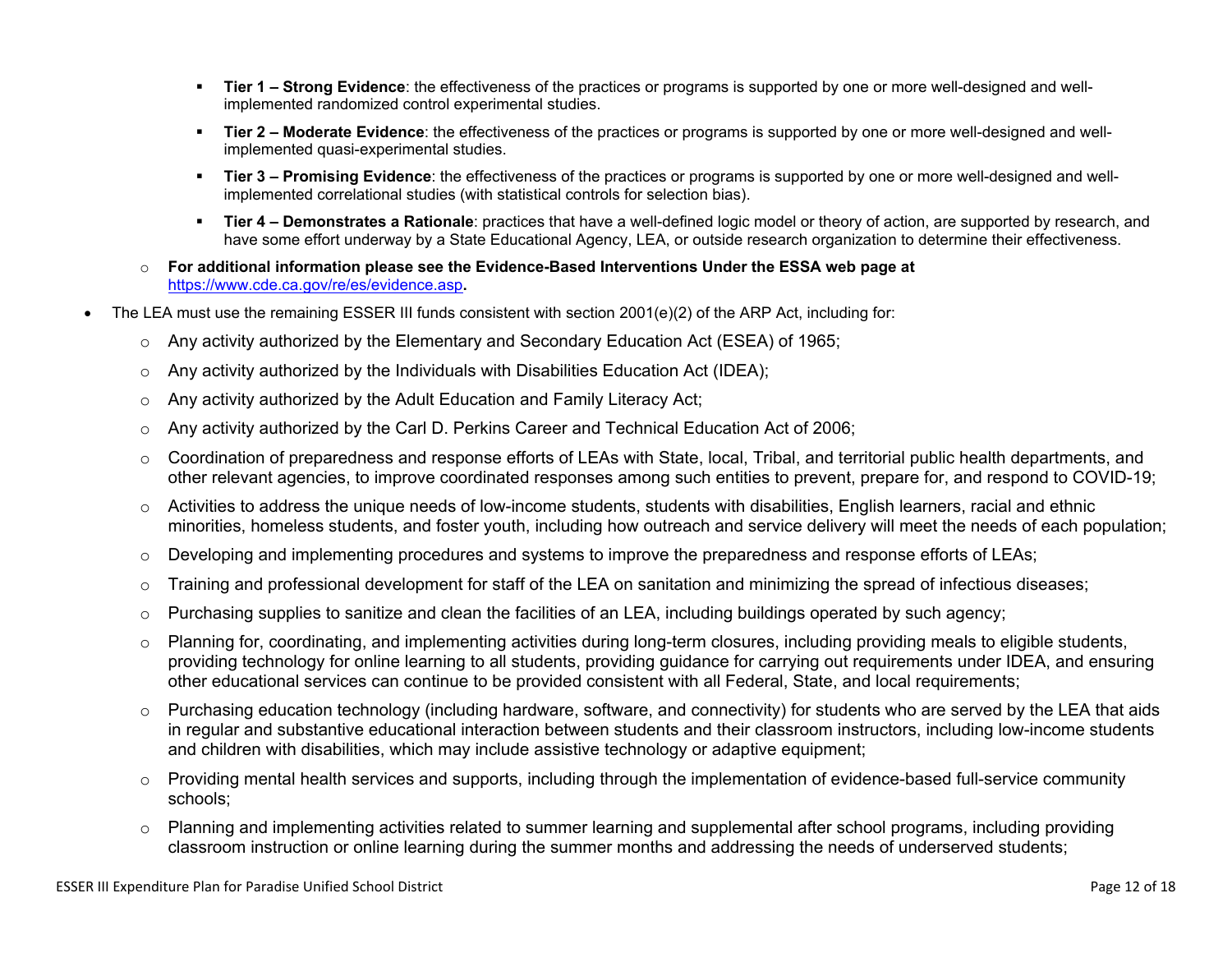- $\circ$  Addressing learning loss among students, including underserved students, by:
	- Administering and using high-quality assessments that are valid and reliable, to accurately assess students' academic progress and assist educators in meeting students' academic needs, including through differentiated instruction,
	- **IMPLEMENTER IMPLEMENT EVALUATE:** Implementing evidence-based activities to meet the comprehensive needs of students,
	- Providing information and assistance to parents and families of how they can effectively support students, including in a distance learning environment, and
	- Tracking student attendance and improving student engagement in distance education;

**Note:** A definition of "underserved students" is provided in the Community Engagement section of the instructions.

- $\circ$  School facility repairs and improvements to enable operation of schools to reduce risks of virus transmission and exposure to environmental health hazards, and to support student health needs;
- $\circ$  Inspection, testing, maintenance, repair, replacement, and upgrade projects to improve the indoor air quality in school facilities, including mechanical and nonmechanical heating, ventilation, and air conditioning systems, filtering, purification and other air cleaning, fans, control systems, and window and door replacement;
- $\circ$  Developing strategies and implementing public health protocols including, to the greatest extent practicable, policies in line with guidance from the Centers for Disease Control and Prevention (CDC) for the reopening and operation of school facilities to effectively maintain the health and safety of students, educators, and other staff;
- $\circ$  Other activities that are necessary to maintain the operation of and continuity of services in LEAs and continuing to employ existing staff of the LEA.

#### <span id="page-12-0"></span>**Other LEA Plans Referenced in this Plan**

In developing the plan, the LEA has flexibility to include community input and/or actions included in other planning documents, such as the Local Control and Accountability Plan (LCAP) and/or the Expanded Learning Opportunities (ELO) Grant Plan, provided that the input and/or actions address the requirements of the ESSER III Expenditure Plan.

An LEA that chooses to utilize community input and/or actions from other planning documents must provide the name of the plan(s) referenced by the LEA and a description of where the plan(s) may be accessed by the public (such as a link to a web page or the street address of where the plan(s) are available) in the table. The LEA may add or delete rows from the table as necessary.

An LEA that chooses not to utilize community input and/or actions from other planning documents may provide a response of "Not Applicable" in the table.

#### <span id="page-12-1"></span>**Summary of Expenditures**

The Summary of Expenditures table provides an overview of the ESSER III funding received by the LEA and how the LEA plans to use its ESSER III funds to support the strategies and interventions being implemented by the LEA.

#### **Instructions**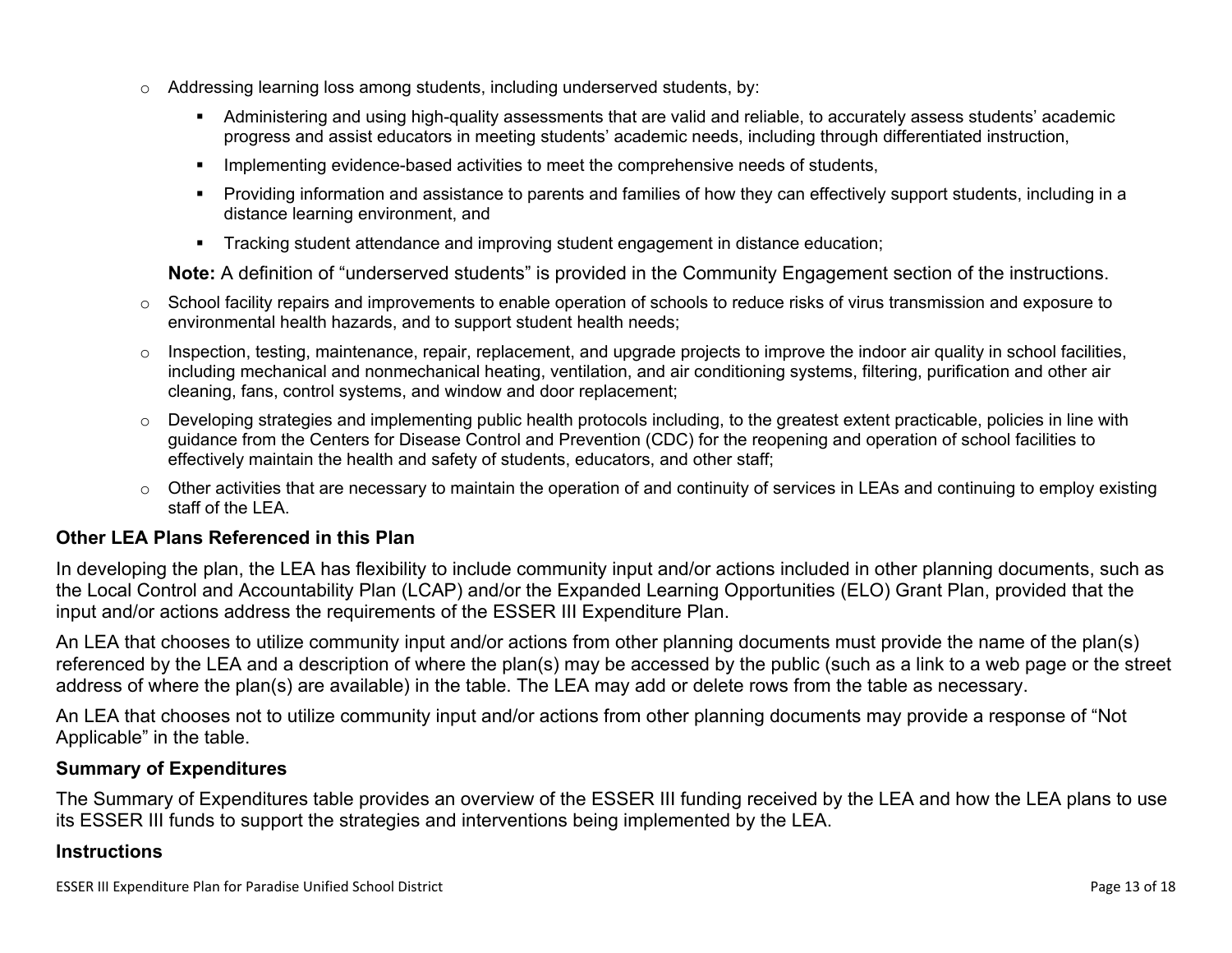For the 'Total ESSER III funds received by the LEA,' provide the total amount of ESSER III funds received by the LEA.

In the Total Planned ESSER III Expenditures column of the table, provide the amount of ESSER III funds being used to implement the actions identified in the applicable plan sections.

For the 'Total ESSER III funds included in this plan,' provide the total amount of ESSER III funds being used to implement actions in the plan.

#### <span id="page-13-0"></span>**Community Engagement**

#### **Purpose and Requirements**

An LEA's decisions about how to use its ESSER III funds will directly impact the students, families, and the local community, and thus the LEA's plan must be tailored to the specific needs faced by students and schools. These community members will have significant insight into what prevention and mitigation strategies should be pursued to keep students and staff safe, as well as how the various COVID–19 prevention and mitigation strategies impact teaching, learning, and day-to-day school experiences.

An LEA must engage in meaningful consultation with the following community members, as applicable to the LEA:

- Students:
- Families, including families that speak languages other than English;
- School and district administrators, including special education administrators;
- Teachers, principals, school leaders, other educators, school staff, and local bargaining units, as applicable.

"Meaningful consultation" with the community includes considering the perspectives and insights of each of the required community members in identifying the unique needs of the LEA, especially related to the effects of the COVID-19 pandemic. Comprehensive strategic planning will utilize these perspectives and insights to determine the most effective strategies and interventions to address these needs through the programs and services the LEA implements with its ESSER III funds.

Additionally, an LEA must engage in meaningful consultation with the following groups to the extent that they are present or served in the LEA:

- Tribes;
- Civil rights organizations, including disability rights organizations (e.g. the American Association of People with Disabilities, the American Civil Liberties Union, National Association for the Advancement of Colored People, etc.); and
- Individuals or advocates representing the interests of children with disabilities, English learners, homeless students, foster youth, migratory students, children who are incarcerated, and other underserved students.
	- o For purposes of this requirement "underserved students" include:
		- **Students who are low-income:**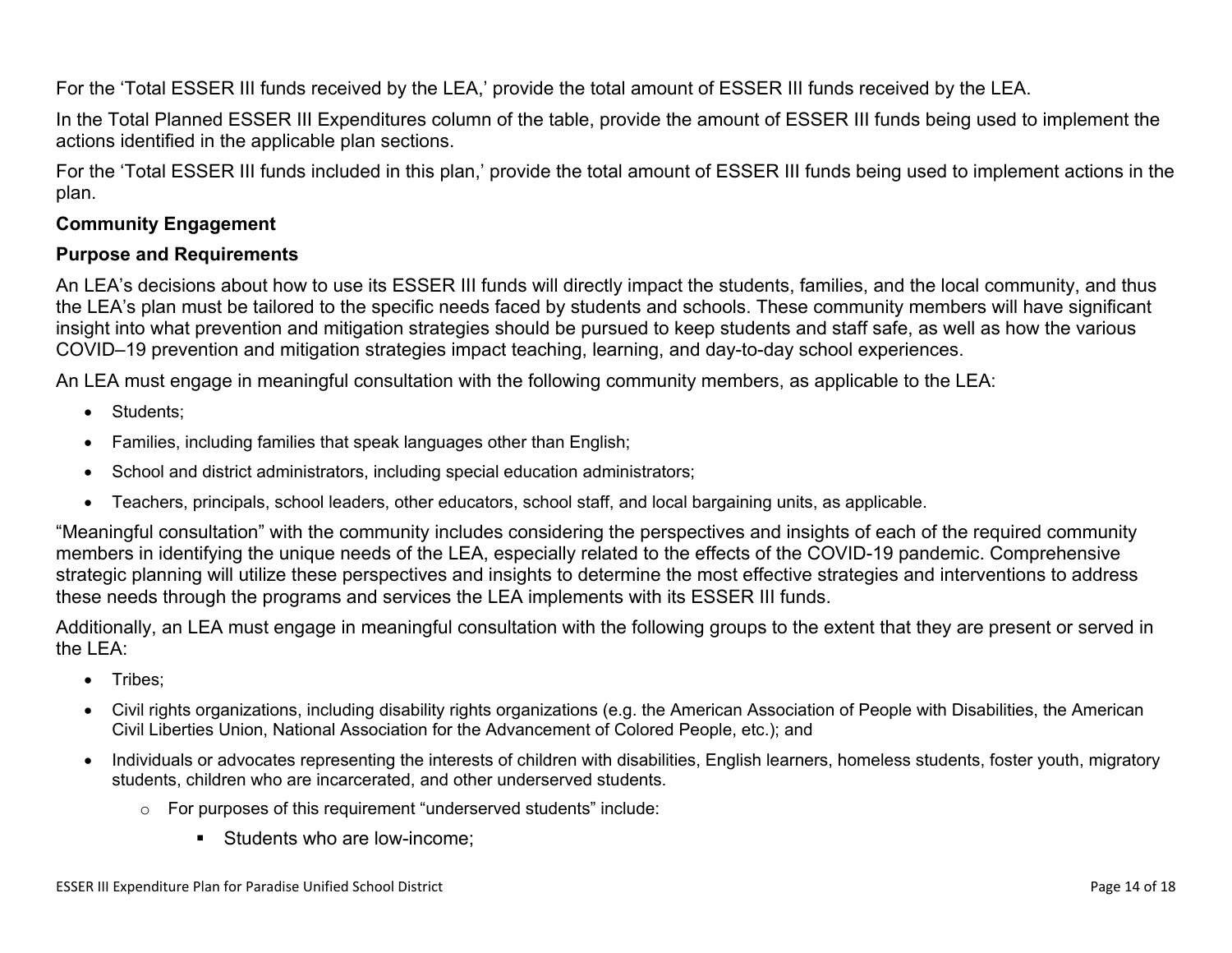- Students who are English learners;
- Students of color:
- Students who are foster youth;
- Homeless students;
- **Students with disabilities: and**
- **Migratory students.**

LEAs are also encouraged to engage with community partners, expanded learning providers, and other community organizations in developing the plan.

Information and resources that support effective community engagement may be found under *Resources* on the following web page of the CDE's website: <https://www.cde.ca.gov/re/lc>.

### **Instructions**

In responding to the following prompts, the LEA may reference or include input provided by community members during the development of existing plans, including the LCAP and/or the ELO Grant Plan, to the extent that the input is applicable to the requirements of the ESSER III Expenditure Plan. Descriptions provided should include sufficient detail yet be sufficiently succinct to promote a broad understanding among the LEA's local community.

### A description of the efforts made by the LEA to meaningfully consult with its required community members and the **opportunities provided by the LEA for public input in the development of the plan.**

A sufficient response to this prompt will describe how the LEA sought to meaningfully consult with its required community members in the development of the plan, how the LEA promoted the opportunities for community engagement, and the opportunities that the LEA provided for input from the public at large into the development of the plan.

As noted above, a description of "meaningful consultation" with the community will include an explanation of how the LEA has considered the perspectives and insights of each of the required community members in identifying the unique needs of the LEA, especially related to the effects of the COVID-19 pandemic.

### **A description of the how the development of the plan was influenced by community input.**

A sufficient response to this prompt will provide clear, specific information about how input from community members and the public at large was considered in the development of the LEA's plan for its use of ESSER III funds. This response must describe aspects of the ESSER III Expenditure Plan that were influenced by or developed in response to input from community members.

- For the purposes of this prompt, "aspects" may include:
	- Prevention and mitigation strategies to continuously and safely operate schools for in-person learning;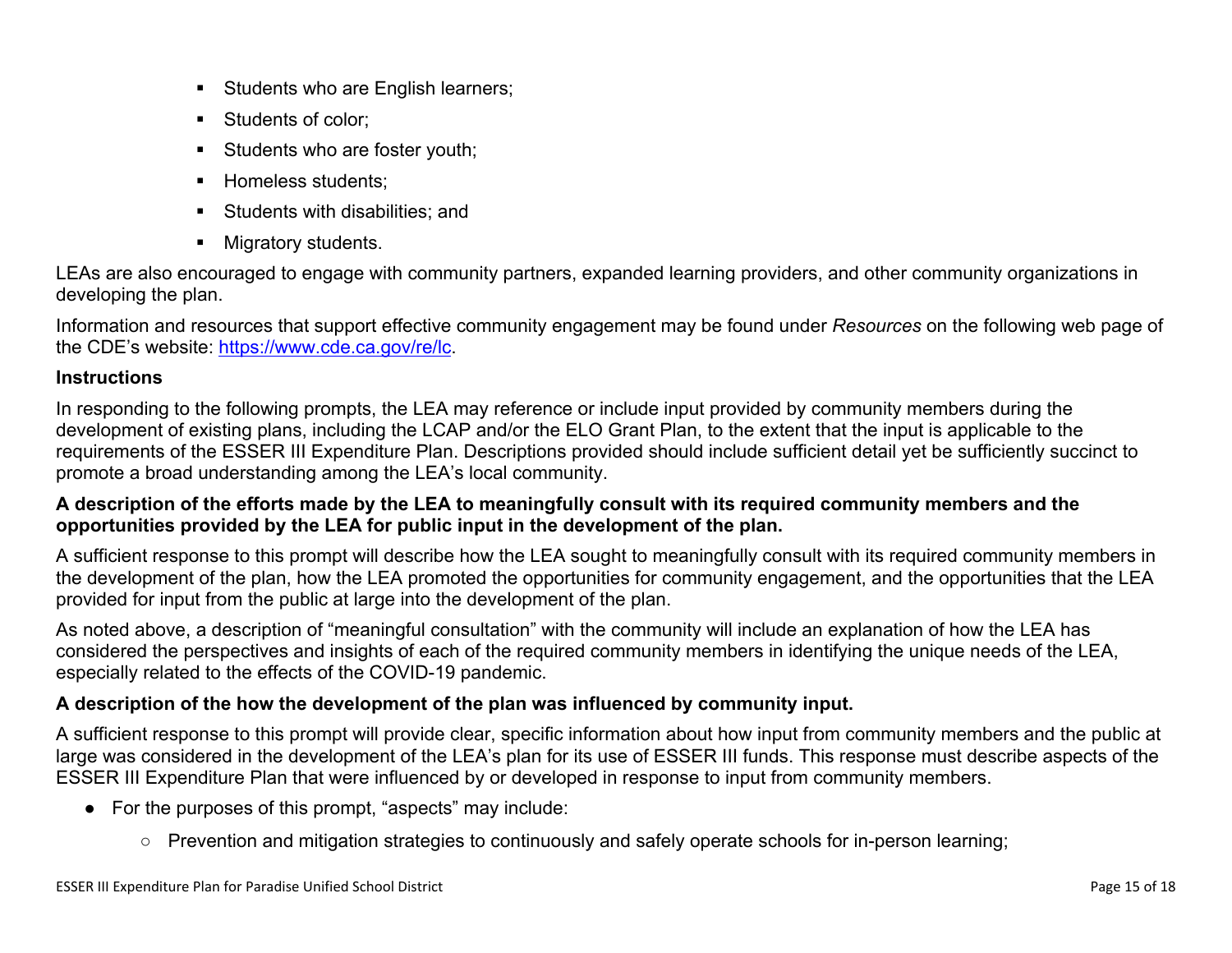- Strategies to address the academic impact of lost instructional time through implementation of evidence-based interventions (e.g. summer learning or summer enrichment, extended day, comprehensive afterschool programs, or extended school year programs);
- Any other strategies or activities implemented with the LEA's ESSER III fund apportionment consistent with section 2001(e)(2) of the ARP Act; and
- Progress monitoring to ensure interventions address the academic, social, emotional, and mental health needs for all students, especially those students disproportionately impacted by COVID-19

For additional information and guidance, please see the U.S. Department of Education's Roadmap to Reopening Safely and Meeting All Students' Needs Document, available here: [https://www2.ed.gov/documents/coronavirus/reopening-2.pdf.](https://www2.ed.gov/documents/coronavirus/reopening-2.pdf)

#### <span id="page-15-0"></span>**Planned Actions and Expenditures**

#### **Purpose and Requirements**

As noted in the Introduction, an LEA receiving ESSER III funds is required to develop a plan to use its ESSER III funds to, at a minimum, address students' academic, social, emotional, and mental health needs, as well as the opportunity gaps that existed before, and were exacerbated by, the COVID-19 pandemic.

#### **Instructions**

An LEA has the flexibility to include actions described in existing plans, including the LCAP and/or ELO Grant Plan, to the extent that the action(s) address the requirements of the ESSER III Expenditure Plan. When including action(s) from other plans, the LEA must describe how the action(s) included in the ESSER III Expenditure Plan supplement the work described in the plan being referenced. The LEA must specify the amount of ESSER III funds that it intends to use to implement the action(s); these ESSER III funds must be in addition to any funding for those action(s) already included in the plan(s) referenced by the LEA. Descriptions of actions provided should include sufficient detail yet be sufficiently succinct to promote a broad understanding among the LEA's local community.

#### <span id="page-15-1"></span>**Strategies for Continuous and Safe In-Person Learning**

Provide the total amount of funds being used to implement actions related to Continuous and Safe In-Person Learning, then complete the table as follows:

- If the action(s) are included in another plan, identify the plan and provide the applicable goal and/or action number from the plan. If the action(s) are not included in another plan, write "N/A".
- Provide a short title for the  $action(s)$ .
- Provide a description of the action(s) the LEA will implement using ESSER III funds for prevention and mitigation strategies that are, to the greatest extent practicable, in line with the most recent CDC guidance, in order to continuously and safely operate schools for in-person learning.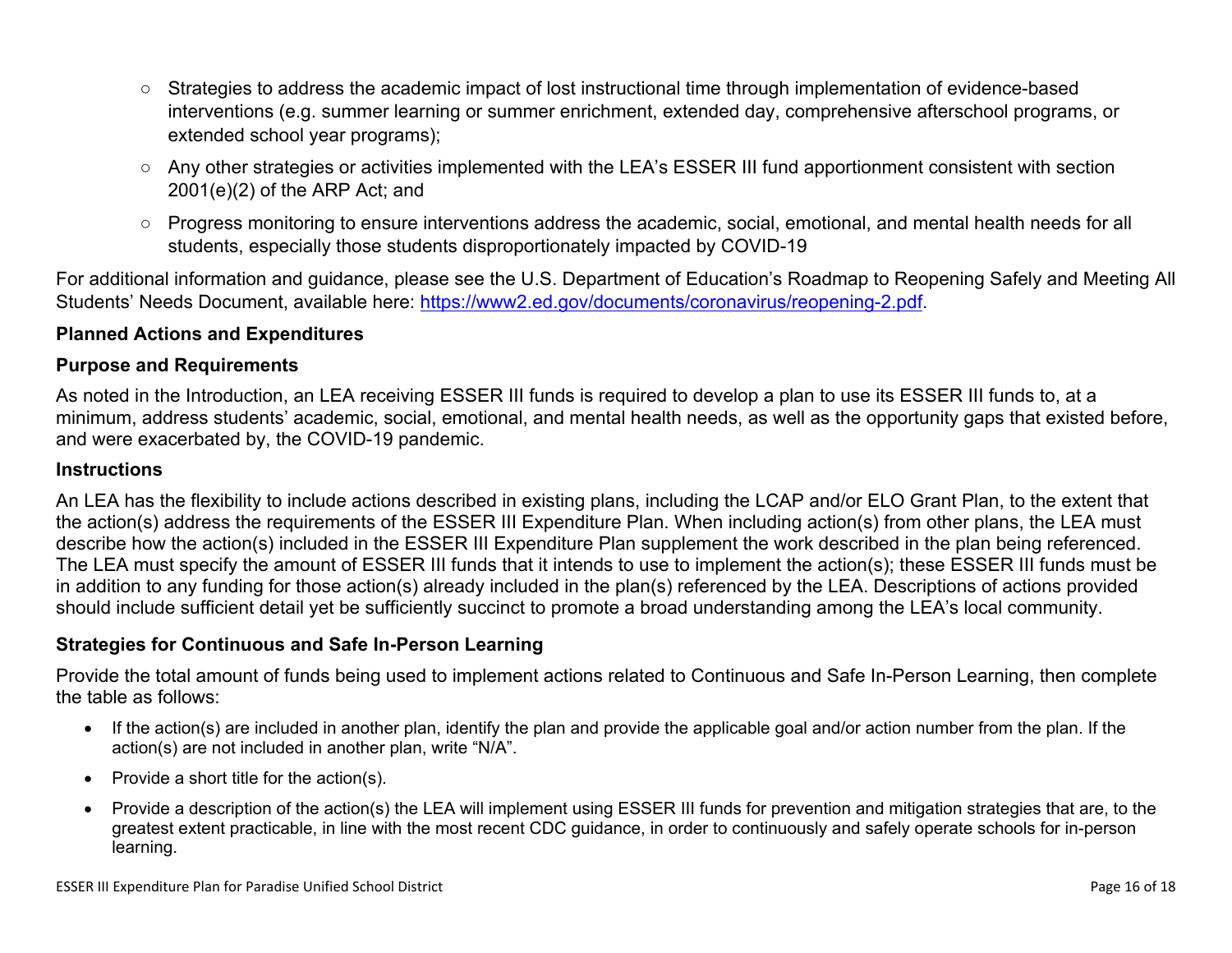Specify the amount of ESSER III funds the LEA plans to expend to implement the action(s); these ESSER III funds must be in addition to any funding for those action(s) already included in the plan(s) referenced by the LEA.

#### <span id="page-16-0"></span>**Addressing the Impact of Lost Instructional Time**

As a reminder, the LEA must use not less than 20 percent of its ESSER III funds to address the academic impact of lost instructional time. Provide the total amount of funds being used to implement actions related to addressing the impact of lost instructional time, then complete the table as follows:

- If the action(s) are included in another plan, identify the plan and provide the applicable goal and/or action number from the plan. If the action(s) are not included in another plan, write "N/A".
- Provide a short title for the  $action(s)$ .
- Provide a description of the action(s) the LEA will implement using ESSER III funds to address the academic impact of lost instructional time through the implementation of evidence-based interventions, such as summer learning or summer enrichment, extended day, comprehensive afterschool programs, or extended school year programs.
- Specify the amount of ESSER III funds the LEA plans to expend to implement the action(s); these ESSER III funds must be in addition to any funding for those action(s) already included in the plan(s) referenced by the LEA.

#### <span id="page-16-1"></span>**Use of Any Remaining Funds**

After completing the Strategies for Continuous and Safe In-Person Learning and the Addressing the Impact of Lost Instructional Time portions of the plan, the LEA may use any remaining ESSER III funds to implement additional actions to address students' academic, social, emotional, and mental health needs, as well as to address opportunity gaps, consistent with the allowable uses identified above in the Fiscal Requirements section of the Instructions. LEAs choosing to use ESSER III funds in this manner must provide the total amount of funds being used to implement actions with any remaining ESSER III funds, then complete the table as follows:

- If the action(s) are included in another plan, identify the plan and provide the applicable goal and/or action number from the plan. If the action(s) are not included in another plan, write "N/A".
- Provide a short title for the  $action(s)$ .
- Provide a description of any additional action(s) the LEA will implement to address students' academic, social, emotional, and mental health needs, as well as to address opportunity gaps, consistent with the allowable uses identified above in the Fiscal Requirements section of the Instructions. If an LEA has allocated its entire apportionment of ESSER III funds to strategies for continuous and safe in-person learning and/or to addressing the impact of lost instructional time, the LEA may indicate that it is not implementing additional actions.
- Specify the amount of ESSER III funds the LEA plans to expend to implement the action(s); these ESSER III funds must be in addition to any funding for those action(s) already included in the plan(s) referenced by the LEA. If the LEA it is not implementing additional actions the LEA must indicate "\$0".

#### <span id="page-16-2"></span>**Ensuring Interventions are Addressing Student Needs**